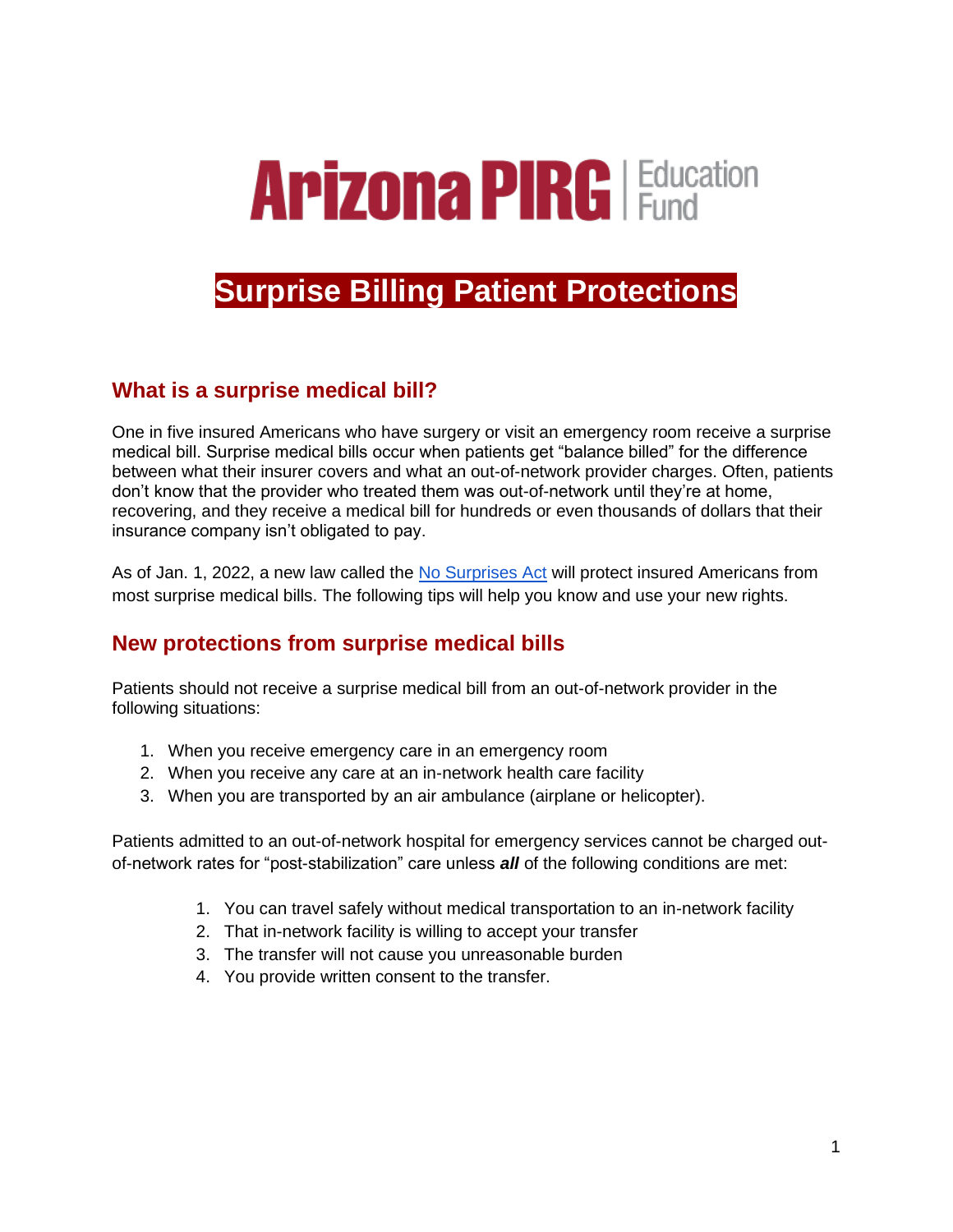#### **TIP**:

The No Surprises Act protections do *not* apply to ground ambulance transportation. You still may receive an out-of-network balance bill for ambulance services. In 10 states -- CO, DE, FL, IL, ME, MD, NY, OH, VT, WV -- some people have limited protections against surprise ambulance bills. If you live in one of these states, call your insurance department to find out if the protections apply to you.

Providers are not allowed to bill you for their full out-of-network charges in any of these situations. Instead, they must send their claim directly to your health plan, find out what your cost-sharing amounts (co-pay, co-insurance, and deductible) are for an in-network service and then bill you no more than that.

#### **TIP**:

Your health plan must give you a statement (called an explanation of benefits or EOB) showing the in-network cost-sharing amount you owe for a surprise bill. Before paying the provider, compare the bill to your EOB to be sure you have not been overcharged.

# **Location of treatment matters**

These protections only apply when you are treated in certain types of health care facilities.

#### **For emergency care:**

All hospital emergency rooms, freestanding emergency departments and urgent care centers that are licensed to provide emergency care, whether in or out of your plan's network.

#### **For non-emergency care:**

Hospitals, hospital outpatient departments and ambulatory surgery centers that participate in your plan's network.

These protections *do not apply* when you are in other types of health care facilities -- such as birthing centers, clinics, hospice, addiction treatment facilities, nursing homes or urgent care centers -- that are not licensed to provide emergency care. In these settings, before treatment, always ask first if this health care facility and its providers are part of your health plan's covered network.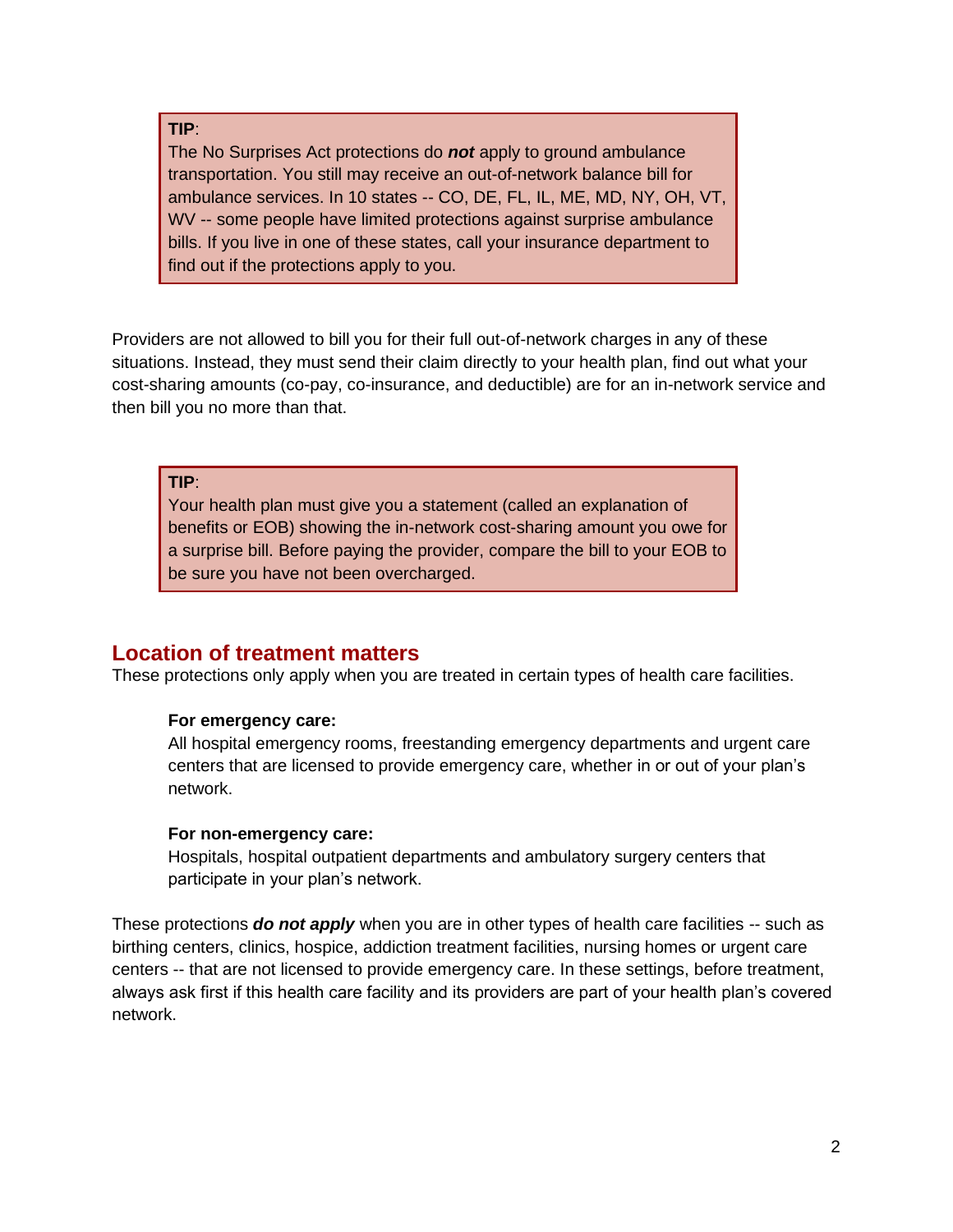#### **TIP:**

Ask: "Are you part of my plan's network?" Do not ask: "Do you take my insurance?" Sometimes a provider says it will "take" your insurance but it is not in your insurance plan's network. What the provider means is that it will send the bill to your insurance plan for you but will still charge you an out-ofnetwork rate.

# **Think carefully before signing the 'Surprise Billing Protection Form'**

In non-emergency situations, when you are scheduling treatment in advance, some out-ofnetwork doctors may ask you to sign the **Surprise Billing Protection Form**. By signing that document, you agree to pay their out-of-network charges. The Surprise Billing Protection Form must include a good faith estimate with itemized costs and in most cases, it must be provided at least three days before treatment. The Form should also list in-network doctors who are available to provide that same care.

Think carefully before you sign the Surprise Billing Protection Form because if you sign it,

- 1. You will lose your protections from surprise medical bills
- 2. You are agreeing to pay out-of-network charges from that provider. These charges will be higher than if you use a provider in your health plan's network.

#### **TIPS:**

Do not consider signing the Surprise Billing Protection Form until you have read the waiver, received your estimate of charges, and have decided you will pay the out-of-network charges listed in the form. (These amounts are **not** applied to your deductible.)

If you do not want to owe out-of-network charges, review the Form for the names of providers in your health plan network and choose one of them instead. Do not sign the Form.

Emergency physicians or facilities, assistant surgeons, anesthesiologists, radiologists, hospitalists, intensivists, and some other providers are **not** allowed to ask you to sign this form. Do not sign the Form if any of these providers ask you to, and report this violation to **<https://www.cms.gov/nosurprises> or call 1-800-985-3059.**